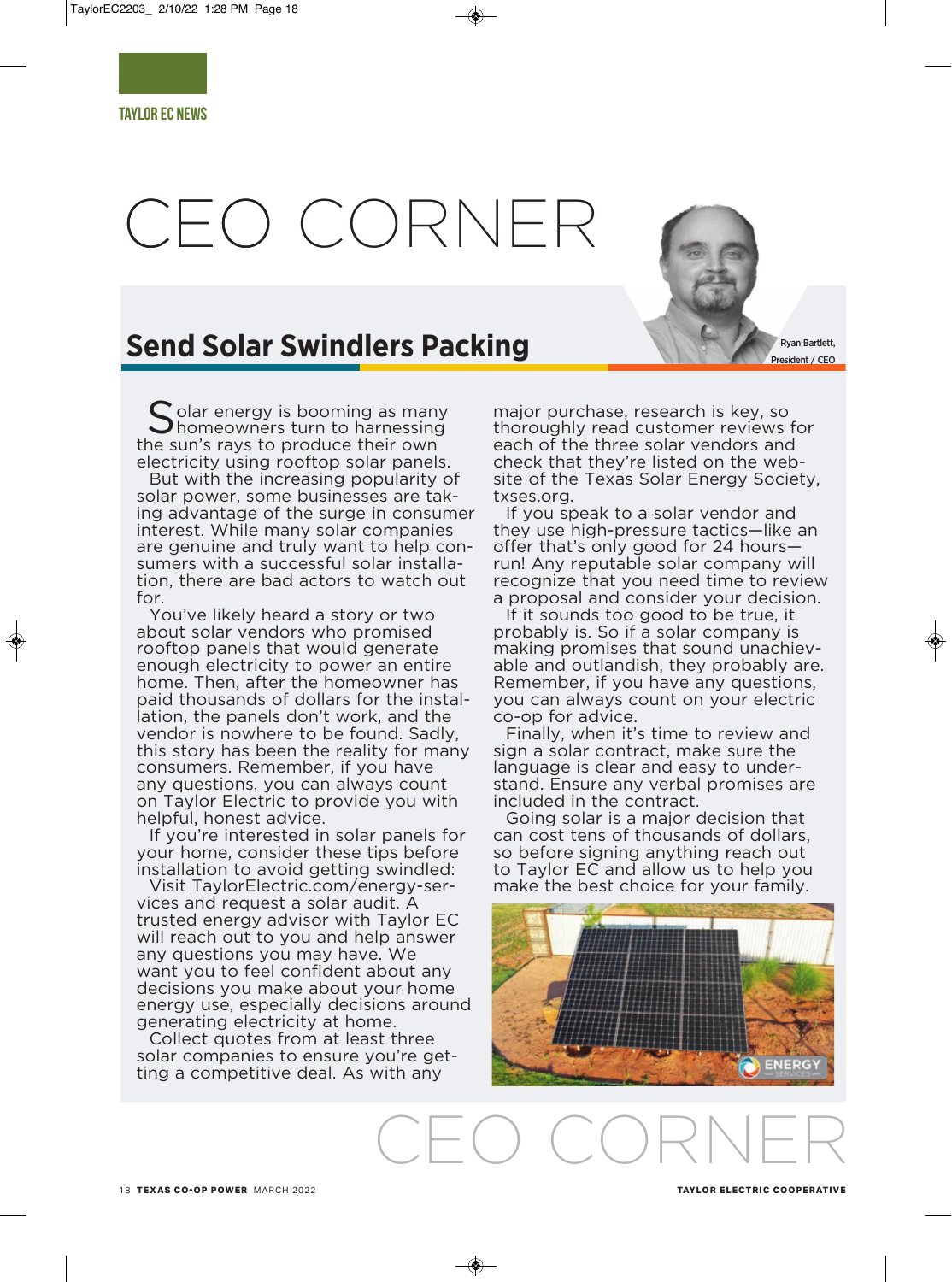

## **Mail-In Ballot Notice**

**MEMBERS WHO CANNOT** attend Taylor Electric Cooperative's annual meeting April 21 can cast their ballots through the mail. Each cooperative member is entitled to one vote.

Absentee ballots are available upon request. Call (325) 793-8500 to have a ballot sent to your home or business. You will receive a prepaid envelope for the ballot return. Absentee ballots can be requested beginning March 3 and must be postmarked by 5:30 p.m. April 7 to Taylor EC headquarters. Absentee ballots will be deposited in a secure ballot box, which will be opened by election administrators. **D**



### **Taylor Electric Cooperative**

A Touchstone Energy<sup>®</sup> Cooperative

#### **coNtact us**

226 County Road 287, Merkel P.O. Box 250, Merkel, TX 79536 **Phone** (325) 793-8500 **web** taylorelectric.com

**President/ceo**  Ryan Bartlett

#### **Board of Directors**

Cecil Davis, board chairman, Zone 1 Leland Robinson, board Vice chairman, Zone 1 David McFall, Secretary-Treasurer, Zone 2 Garland Carter, Zone 2 Richard Petree, at-large Kathryn Rainey, Zone 3 Gay Simmons, Zone 3



For information and to report outages, please call us.

**LocaL** (325) 793-8500

#### **haNDY waYs to PaY Your BILL**

**oNLINe** taylorelectric.com

#### **taYLor eLectrIc aPP**

Available on your Apple or Android device.

**BY PhoNe**  (325) 793-8500 payments credited immediately.

#### **IN PersoN**

**hours** monday–Friday, 7:30 a.m.–5:30 p.m. **Merkel** 226 CR 287, Merkel 79536 **abilene** 7966 Highway 83, abilene 79602 payments credited immediately.

#### **DroP Box**

**Merkel** office at front gate. **abilene** office next to first door on the left . payments credited next business day.

#### **PaY statIoNs**

- cash Saver, 155 Sayles blvd., abilene
- United Supermarket, 2160 pine St., abilene
- Check Express, 906 E. Broadway Ave., **Sweetwater**
- payments credited next business day.

#### **vIsIt us oNLINe**

taylorelectric.com





**check us out at texascoopPower.com/taylor**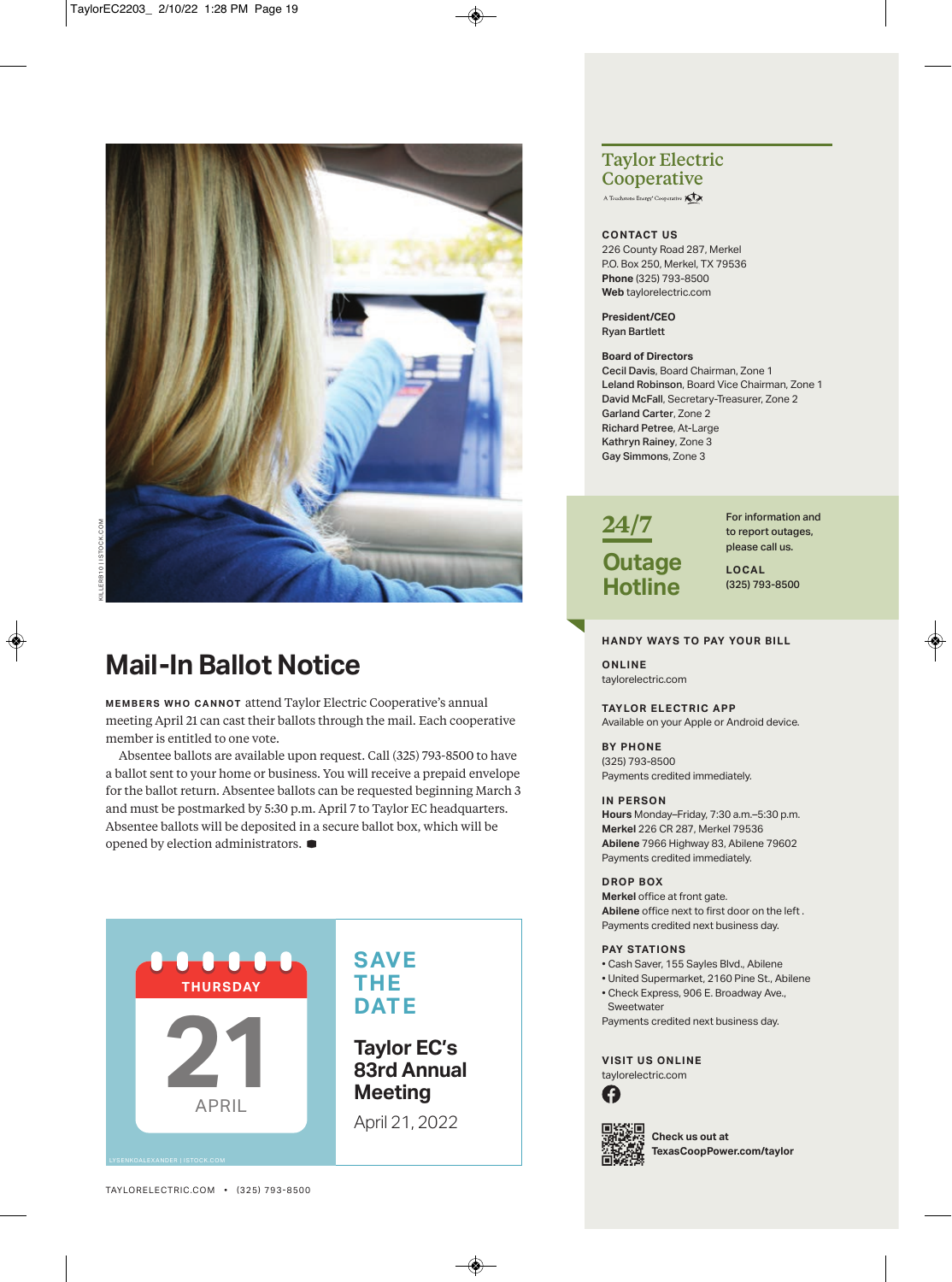

## **Co-op Outage Maps Keep You Informed**

**ELECTRIC COOPERATIVES** across the country use a powerful tool to aid power restoration and keep you informed during an outage. Outage maps are just what they sound like: a graphical representation of an outage displayed on a map of your electric co-op's service area.

The typical map will show where the outage is and, depending on the system's capability, include information such as the number of members without power, locations of crews (or their estimated time of arrival) and expected time of restoration.

Behind the map is a sophisticated system that provides the data needed to populate the graphic. This technology is considered part of the smart grid because it improves control, reduces outage length, increases reliability and provides information to employees, co-op members and the public.

Maintaining an accurate outage map starts with devices on the co-op's lines that can report their status to the cooperative, meaning they can indicate whether there is power at a meter. This data flows back over power or fiber-optic lines to a computer at the co-op. There it's analyzed, and the results are presented to the engineering and operations team for action.

Here's an example: Something causes a fault in the lines that blows a fuse or trips a circuit breaker. The cause could

be a gust of wind dropping a branch on a line, a furry critter deciding the brush around the transformer looks like dinner or a car hitting a pole.

The piece of equipment nearest the fault signals that it can't see anything down the line—or that it has "tripped." Software then determines the extent of the outage, collecting information from other devices to determine where the flow of power stops. Once it has completed its detective work, the system generates a map showing the extent of the outage. (Of course, your co-op's employees can operate the program rather than waiting for the computer.)

Because of the power of the information contained in these maps, co-ops are making them available online so members can quickly check if their co-op knows their power is out and when it's expected to be restored—rather than waiting in a phone queue to learn about their power outage from a member service representative.

Outage maps are a great example of how co-ops work to keep members informed about their service. **D**